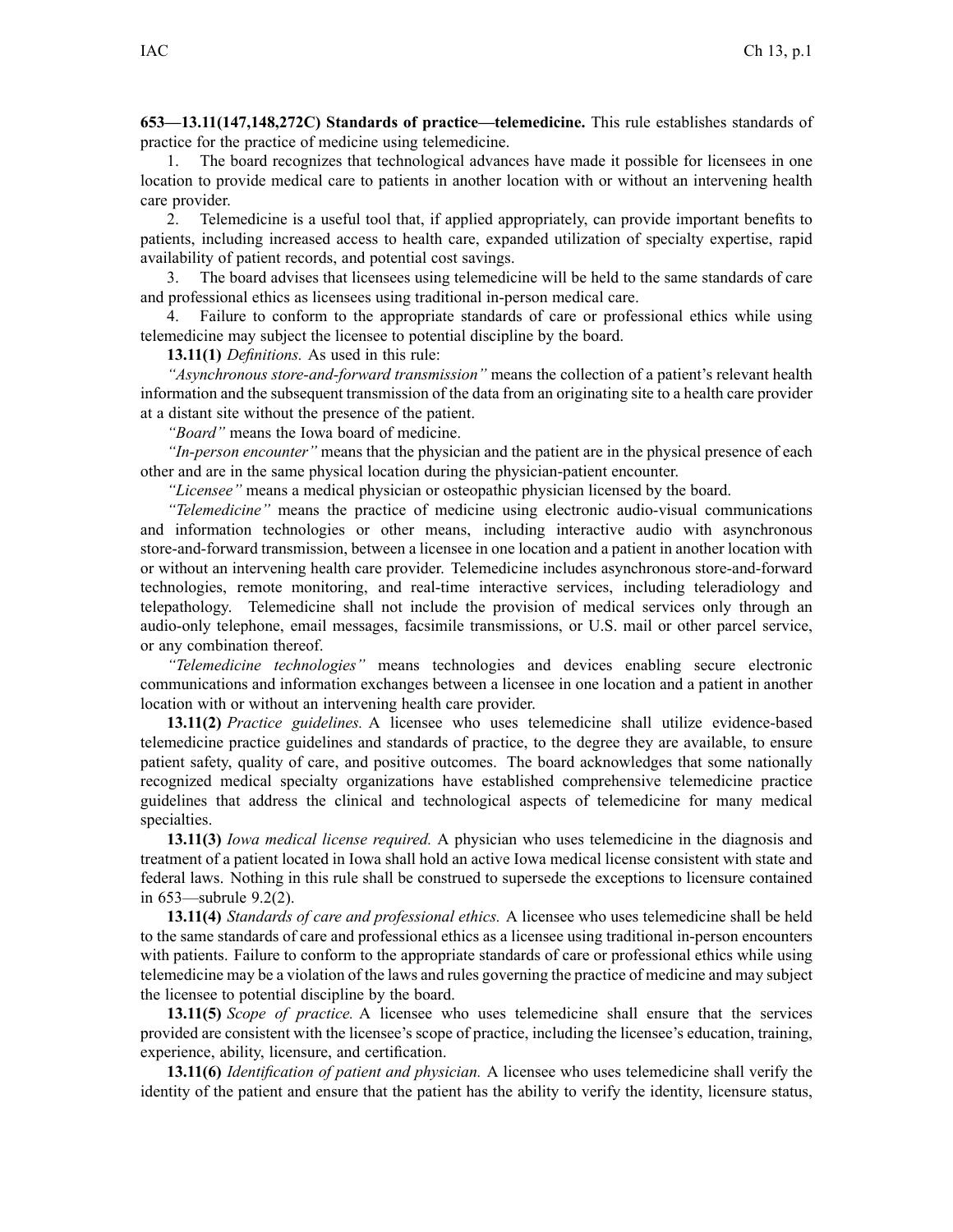certification, and credentials of all health care providers who provide telemedicine services prior to the provision of care.

## **13.11(7)** *Physician-patient relationship.*

*a.* A licensee who uses telemedicine shall establish <sup>a</sup> valid physician-patient relationship with the person who receives telemedicine services. The physician-patient relationship begins when:

(1) The person with <sup>a</sup> health-related matter seeks assistance from <sup>a</sup> licensee;

(2) The licensee agrees to undertake diagnosis and treatment of the person; and

(3) The person agrees to be treated by the licensee whether or not there has been an in-person encounter between the physician and the person.

*b.* A valid physician-patient relationship may be established by:

(1) In-person encounter. Through an in-person medical interview and physical examination where the standard of care would require an in-person encounter;

(2) Consultation with another licensee. Through consultation with another licensee (or other health care provider) who has an established relationship with the patient and who agrees to participate in, or supervise, the patient's care; or

(3) Telemedicine encounter. Through telemedicine, if the standard of care does not require an in-person encounter, and in accordance with evidence-based standards of practice and telemedicine practice guidelines that address the clinical and technological aspects of telemedicine.

**13.11(8)** *Medical history and physical examination.* Generally, <sup>a</sup> licensee shall perform an in-person medical interview and physical examination for each patient. However, the medical interview and physical examination may not be in-person if the technology utilized in <sup>a</sup> telemedicine encounter is sufficient to establish an informed diagnosis as though the medical interview and physical examination had been performed in-person. Prior to providing treatment, including issuing prescriptions, electronically or otherwise, <sup>a</sup> licensee who uses telemedicine shall interview the patient to collect the relevant medical history and perform <sup>a</sup> physical examination, when medically necessary, sufficient for the diagnosis and treatment of the patient. An Internet questionnaire that is <sup>a</sup> static set of questions provided to the patient, to which the patient responds with <sup>a</sup> static set of answers, in contrast to an adaptive, interactive and responsive online interview, does not constitute an acceptable medical interview and physical examination for the provision of treatment, including issuance of prescriptions, electronically or otherwise, by <sup>a</sup> licensee.

**13.11(9)** *Nonphysician health care providers.* If <sup>a</sup> licensee who uses telemedicine relies upon or delegates the provision of telemedicine services to <sup>a</sup> nonphysician health care provider, the licensee shall:

*a.* Ensure that systems are in place to ensure that the nonphysician health care provider is qualified and trained to provide that service within the scope of the nonphysician health care provider's practice;

*b.* Ensure that the licensee is available in person or electronically to consult with the nonphysician health care provider, particularly in the case of injury or an emergency.

**13.11(10)** *Informed consent.* A licensee who uses telemedicine shall ensure that the patient provides appropriate informed consent for the medical services provided, including consent for the use of telemedicine to diagnose and treat the patient, and that such informed consent is timely documented in the patient's medical record.

**13.11(11)** *Coordination of care.* A licensee who uses telemedicine shall, when medically appropriate, identify the medical home or treating physician(s) for the patient, when available, where in-person services can be delivered in coordination with the telemedicine services. The licensee shall provide <sup>a</sup> copy of the medical record to the patient's medical home or treating physician(s).

**13.11(12)** *Follow-up care.* A licensee who uses telemedicine shall have access to, or adequate knowledge of, the nature and availability of local medical resources to provide appropriate follow-up care to the patient following <sup>a</sup> telemedicine encounter.

**13.11(13)** *Emergency services.* A licensee who uses telemedicine shall refer <sup>a</sup> patient to an acute care facility or an emergency department when referral is necessary for the safety of the patient or in the case of an emergency.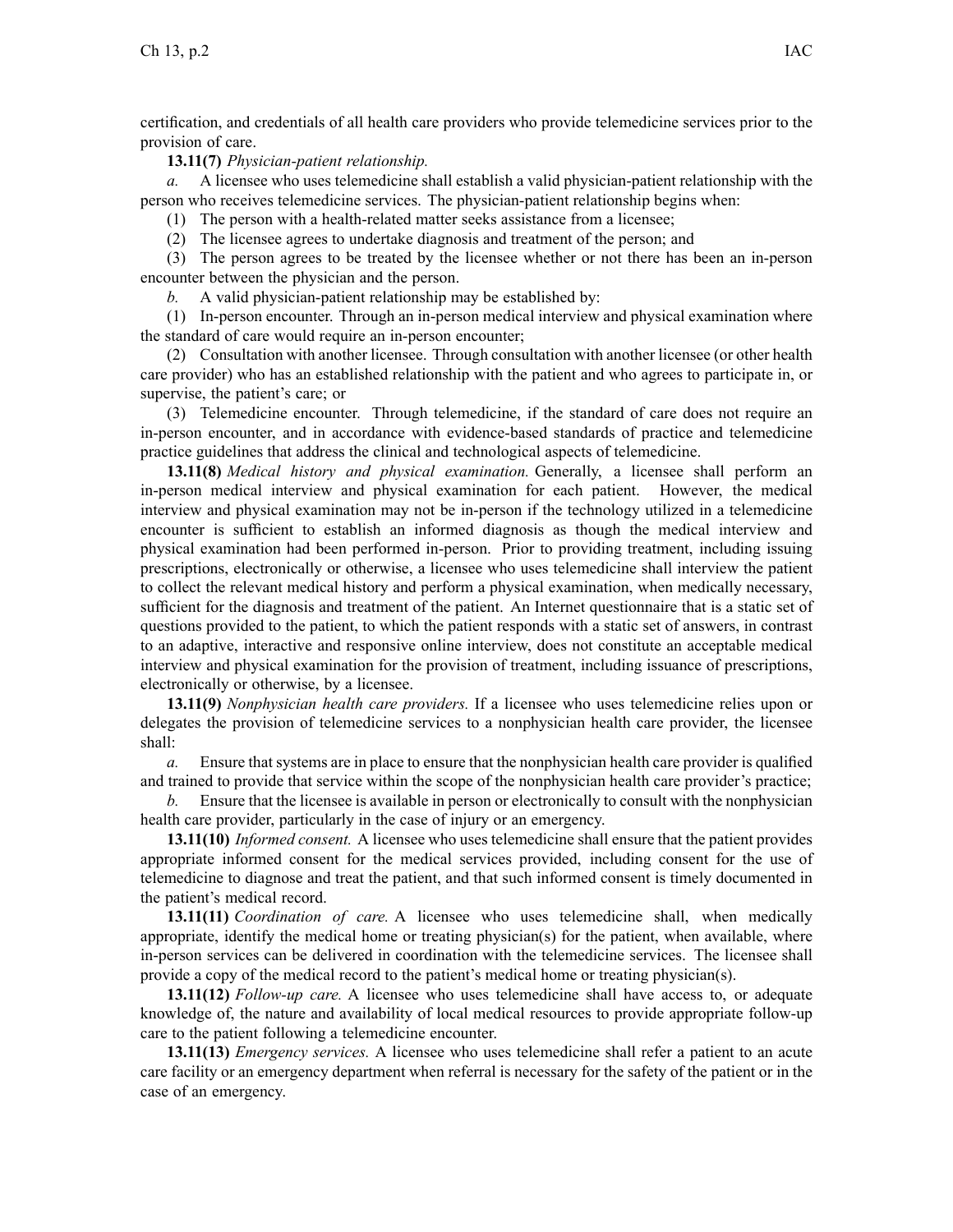**13.11(14)** *Medical records.* A licensee who uses telemedicine shall ensure that complete, accurate and timely medical records are maintained for the patient when appropriate, including all patient-related electronic communications, records of pas<sup>t</sup> care, physician-patient communications, laboratory and test results, evaluations and consultations, prescriptions, and instructions obtained or produced in connection with the use of telemedicine technologies. The licensee shall note in the patient's record when telemedicine is used to provide diagnosis and treatment. The licensee shall ensure that the patient or another licensee designated by the patient has timely access to all information obtained during the telemedicine encounter. The licensee shall ensure that the patient receives, upon request, <sup>a</sup> summary of each telemedicine encounter in <sup>a</sup> timely manner.

**13.11(15)** *Privacy and security.* A licensee who uses telemedicine shall ensure that all telemedicine encounters comply with the privacy and security measures of the Health Insurance Portability and Accountability Act to ensure that all patient communications and records are secure and remain confidential.

*a.* Written protocols shall be established that address the following:

- (1) Privacy;
- (2) Health care personnel who will process messages;
- (3) Hours of operation;
- (4) Types of transactions that will be permitted electronically;

(5) Required patient information to be included in the communication, including patient name, identification number and type of transaction;

- (6) Archiving and retrieval; and
- (7) Quality oversight mechanisms.

*b.* The written protocols should be periodically evaluated for currency and should be maintained in an accessible and readily available manner for review. The written protocols shall include sufficient privacy and security measures to ensure the confidentiality and integrity of patient-identifiable information, including password protection, encryption or other reliable authentication techniques.

**13.11(16)** *Technology and equipment.* The board recognizes that three broad categories of telemedicine technologies currently exist, including asynchronous store-and-forward technologies, remote monitoring, and real-time interactive services. While some telemedicine programs are multispecialty in nature, others are tailored to specific diseases and medical specialties. The technology and equipment utilized for telemedicine shall comply with the following requirements:

*a.* The technology and equipment utilized in the provision of telemedicine services must comply with all relevant safety laws, rules, regulations, and codes for technology and technical safety for devices that interact with patients or are integral to diagnostic capabilities;

*b.* The technology and equipment utilized in the provision of telemedicine services must be of sufficient quality, size, resolution and clarity such that the licensee can safely and effectively provide the telemedicine services; and

*c.* The technology and equipment utilized in the provision of telemedicine services must be compliant with the Health Insurance Portability and Accountability Act.

**13.11(17)** *Disclosure and functionality of telemedicine services.* A licensee who uses telemedicine shall ensure that the following information is clearly disclosed to the patient:

*a.* Types of services provided;

*b.* Contact information for the licensee;

*c.* Identity, licensure, certification, credentials, and qualifications of all health care providers who are providing the telemedicine services;

*d.* Limitations in the drugs and services that can be provided via telemedicine;

*e.* Fees for services, cost-sharing responsibilities, and how paymen<sup>t</sup> is to be made, if these differ from an in-person encounter;

*f.* Financial interests, other than fees charged, in any information, products, or services provided by the licensee(s);

*g.* Appropriate uses and limitations of the technologies, including in emergency situations;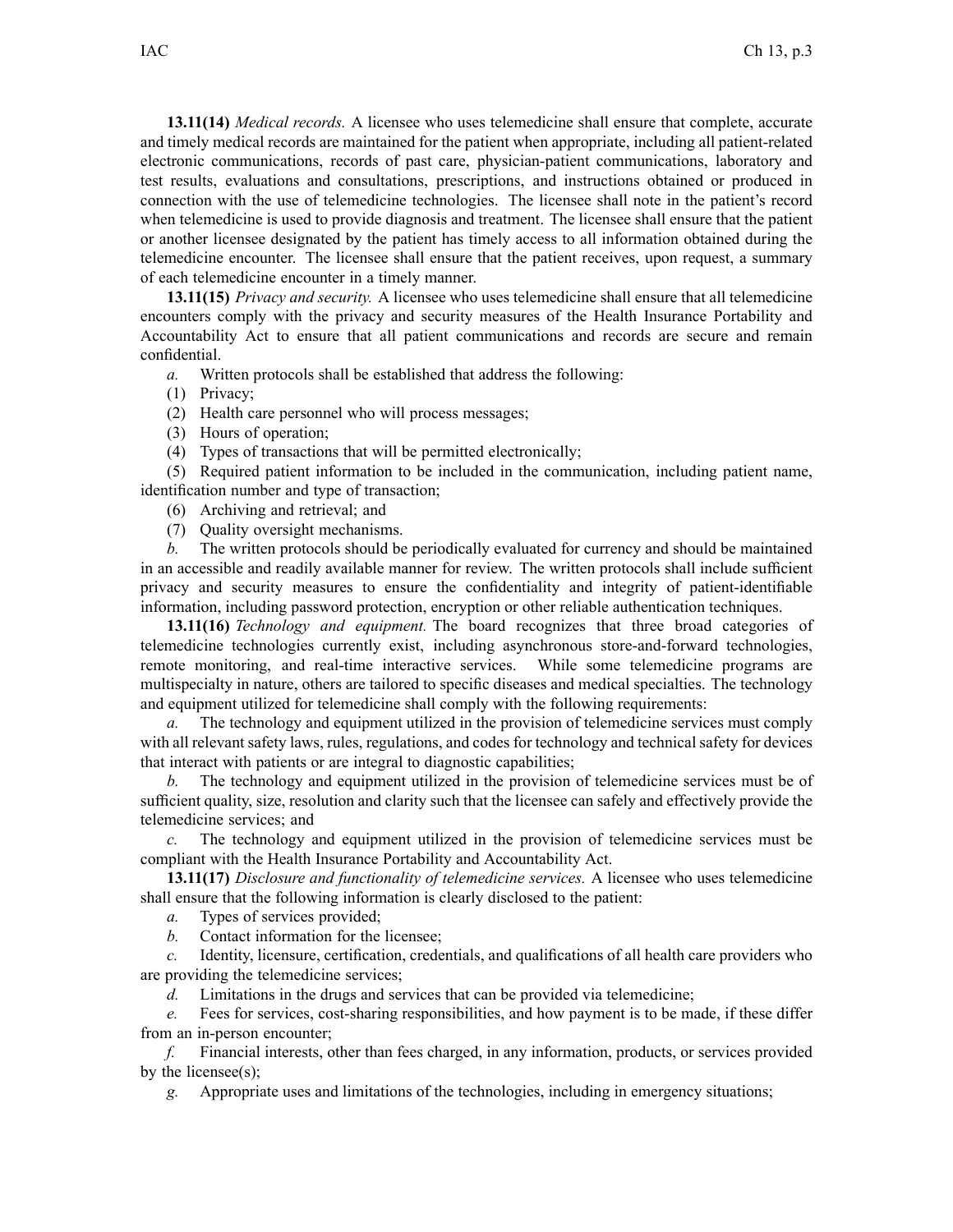*h.* Uses of and response times for emails, electronic messages and other communications transmitted via telemedicine technologies;

- *i.* To whom patient health information may be disclosed and for what purpose;
- *j.* Rights of patients with respec<sup>t</sup> to patient health information; and
- *k.* Information collected and passive tracking mechanisms utilized.

**13.11(18)** *Patient access and feedback.* A licensee who uses telemedicine shall ensure that the patient has easy access to <sup>a</sup> mechanism for the following purposes:

- *a.* To access, supplement and amend patient-provided personal health information;
- *b.* To provide feedback regarding the quality of the telemedicine services provided; and

*c.* To register complaints. The mechanism shall include information regarding the filing of complaints with the board.

**13.11(19)** *Financial interests.* Advertising or promotion of goods or products from which the licensee(s) receives direct remuneration, benefit or incentives (other than the fees for the medical services) is prohibited to the extent that such activities are prohibited by state or federal law. Notwithstanding such prohibition, Internet services may provide links to general health information sites to enhance education; however, the licensee(s) should not benefit financially from providing such links or from the services or products marketed by such links. When providing links to other sites, licensees should be aware of the implied endorsement of the information, services or products offered from such sites. The maintenance of <sup>a</sup> preferred relationship with any pharmacy is prohibited. Licensees shall not transmit prescriptions to <sup>a</sup> specific pharmacy, or recommend <sup>a</sup> pharmacy, in exchange for any type of consideration or benefit from the pharmacy.

**13.11(20)** *Circumstances where the standard of care may not require <sup>a</sup> licensee to personally interview or examine <sup>a</sup> patient.* Under the following circumstances, whether or not such circumstances involve the use of telemedicine, <sup>a</sup> licensee may treat <sup>a</sup> patient who has not been personally interviewed, examined and diagnosed by the licensee:

*a.* Situations in which the licensee prescribes medications on <sup>a</sup> short-term basis for <sup>a</sup> new patient and has scheduled or is in the process of scheduling an appointment to personally examine the patient;

*b.* For institutional settings, including writing initial admission orders for <sup>a</sup> newly hospitalized patient;

*c.* Call situations in which <sup>a</sup> licensee is taking call for another licensee who has an established physician-patient relationship with the patient;

*d.* Cross-coverage situations in which <sup>a</sup> licensee is taking call for another licensee who has an established physician-patient relationship with the patient;

*e.* Situations in which the patient has been examined in person by an advanced registered nurse practitioner or <sup>a</sup> physician assistant or other licensed practitioner with whom the licensee has <sup>a</sup> supervisory or collaborative relationship;

*f.* Emergency situations in which the life or health of the patient is in imminent danger;

*g.* Emergency situations that constitute an immediate threat to the public health including, but not limited to, empiric treatment or prophylaxis to preven<sup>t</sup> or control an infectious disease outbreak;

*h.* Situations in which the licensee has diagnosed a sexually transmitted disease in a patient and the licensee prescribes or dispenses antibiotics to the patient's named sexual partner(s) for the treatment of the sexually transmitted disease asrecommended by the U.S. Centersfor Disease Control and Prevention; and

*i.* For licensed or certified nursing facilities, residential care facilities, intermediate care facilities, assisted living facilities and hospice settings.

**13.11(21)** *Prescribing based solely on an Internet request, Internet questionnaire or <sup>a</sup> telephonic evaluation—prohibited.* Prescribing to <sup>a</sup> patient based solely on an Internet reques<sup>t</sup> or Internet questionnaire (i.e., <sup>a</sup> static questionnaire provided to <sup>a</sup> patient, to which the patient responds with <sup>a</sup> static set of answers, in contrast to an adaptive, interactive and responsive online interview) is prohibited. Absent <sup>a</sup> valid physician-patient relationship, <sup>a</sup> licensee's prescribing to <sup>a</sup> patient based solely on <sup>a</sup> telephonic evaluation is prohibited, with the exception of the circumstances described in subrule [13.11\(20\)](https://www.legis.iowa.gov/docs/iac/rule/653.13.11.pdf).